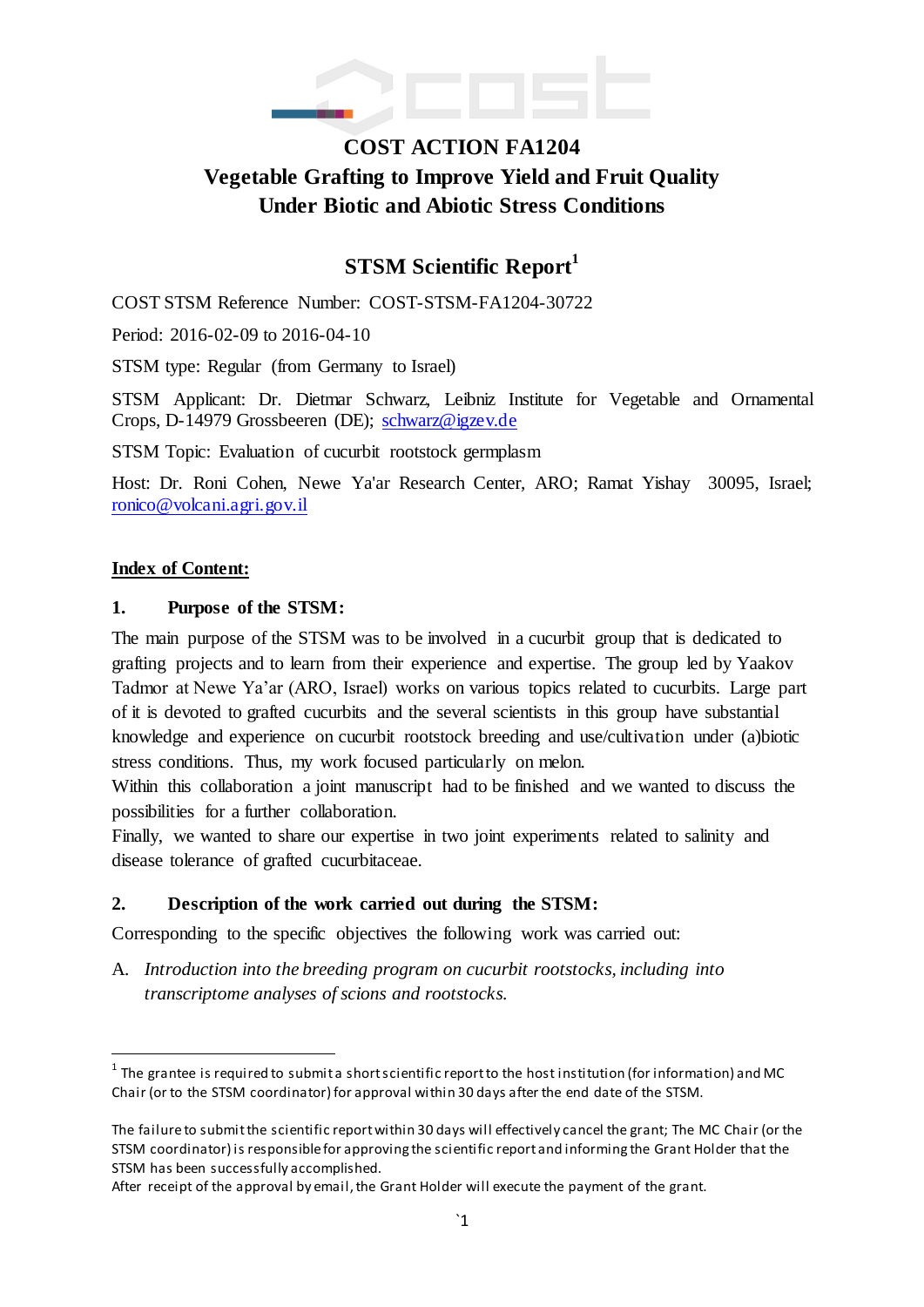

In several talks and discussions with Yaakov Tadmor, Amit Gur, Harry Paris, Menahem Edelstein, and Roni Cohen I received insight in their approaches and projects. Moreover, during my stay I had the opportunity to visit several breeders and to discuss possible collaboration (see 4.):

- Syngenta. Tomato breeders Dr. Amit Shiftan and Dr. Hadar Less
- Hazera. Breeder plant pathologist Dr. Zahi Paz.
- Soli. Breeder Gadi Leibowitz.

I was invited by Amnon Koren (Hishtil Nurseries) to join him in field trips and to learn more about his advisory work on grafted plants for farmers and experiment stations.

- *B. Selecting Cucurbita maxima and C. moschata candidate accessions from the available germplasm collection for tests on salinity tolerance and resistance to R. solani.*  Selection is aimed to find resistant and susceptible rootstocks to various (a)biotic stresses in order to find genes related to the different performance. At a later stage these genes can be used as molecular markers for breeding.
- *C. Carrying out experiments.*

I have been involved in two experiments (as planed) carried out by the master student Yarden Dror (he also participated in the training school in Wageningen, NL, April 2016) and supervised by Menahem Edelstein (salinity exp.)

Three field experiments were discussed during my visit but planted shortly after I left. 1. Watermelon - Evaluating the performance of two watermelon scions (mini and regular size), grafted on 4 different rootstocks.

2. Watermelon – Planting 4 combinations of grafted watermelon for evaluating differences in gene expression. Foliage and fruits will be samples 3 times during the growing season and RNA will be extracted.

2. Melon - Evaluating the contribution of hybrid rootstocks and their parent to the performance of grafted melons. The hybrids "542" and "Gad" and their relative parents are used as rootstocks.

*D. Learning about different bioassays to analyze induced resistance.* 

We have some preliminary results showing that the rootstocks are inducing resistance to the scion. The resistance induction phenomenon is highly related to the external conditions. Therefore, we have to calibrate the system before getting to detailed experiments. We are trying to learn how to inoculate melon plants with two pathogens, *Macrophomona phaseolina* and *Fusarium oxysporum* f. sp. *radices cucumerinum*. This includes different inoculation methods in different plant ages and under different climatic conditions.

- *E. Finishing the manuscript on Inter-specific Cucurbita rootstocks.*  Done. See 3. and 5.
- F. Editing the book on Vegetable Grafting and finalizing the chapter on (a)biotic stresses. Done. See 3.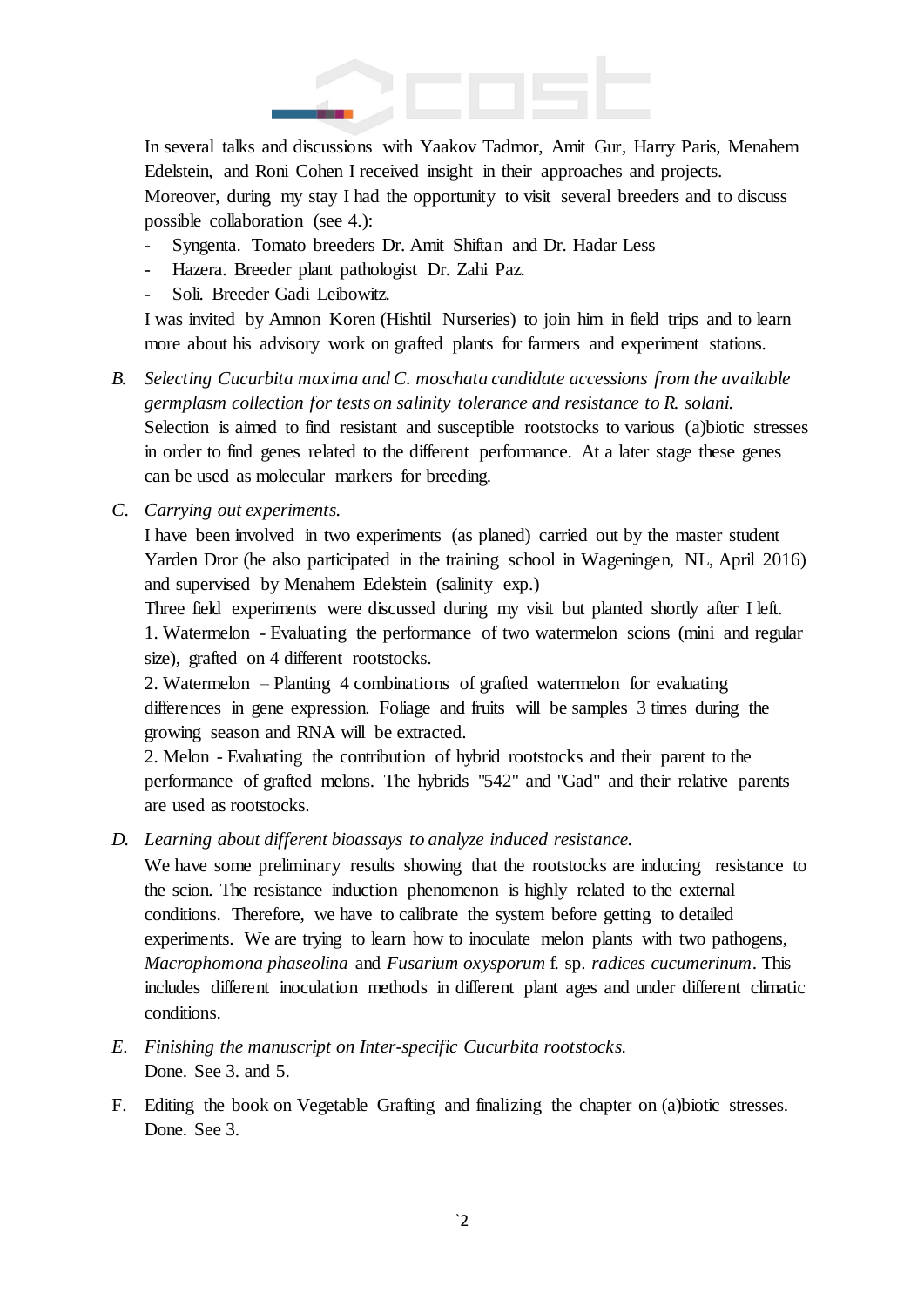

#### **3. Description of the main results obtained:**

Corresponding to the specific objectives the following results were obtained:

- 1. The knowledge gained will be applied in my further work in tomato rootstock research related to low temperature (genetic mapping).
- 2. With the Soli company a project was discussed and also a possible collaboration with Syngenta (see 4.).
- 3. During my stay, two climate chamber experiments were carried out by cand. Msc. Yarden Dror. The first data are available as seen in the appendix.
- 4. Based on the discussion of the use of rootstocks under conditions of organic pollutants Menahem Edeltstein and myself discussed a future collaboration. Thus, Dr. Edelstein is planning a Sabbatical visit at the IGZ Großbeeren where we want to collaborate on this topic.
- 5. Submission of a joint paper. See 5.
- 6. The work on the book continued. Most of the chapters have been submitted and reviewed. The results and current status was presented during the COST meeting at Bleiswijk, NL (18 April 2016)

#### **4. Future collaboration with the host institution (if applicable):**

Collaboration with the host institution will continue in the coming years with a particular emphasis on the improvement of (a)biotic stress tolerance through the use of vegetable grafting to enhance tolerance to environmental stresses.

Collaborations were started and will be continued as follows:

- Amit Gur (Newe Ya'ar) is willing to help with his expertise in my research on low temperature tolerance. In this context we look for future collaboration.
- Gadi Leipowitz (Soli) initiated a joint project on tomato rootstock related to low temperature. I will take start an experiments at the IGZ with promising rootstocks from this company after my return.
- Menahem Edeltstein (Newe Ya'ar) will come for a Sabbatical visit to the IGZ Großbeeren where we want to collaborate on the use of rootstocks to prevent the uptake of organic pollutants.

#### **5. Foreseen publications/articles resulting from the STSM (if applicable):**

The results obtained during the visit of Roni Cohen at the IGZ were summarized in a manuscript and finally submitted during my stay to Euphytica and thereafter to PloSOne: "**Interspecific** *Cucurbita* **rootstocks: performance of hybrids compared to parental lines."**

The experiments participated in are ongoing and will be finished during the summer. Results will be summarized and we plan to present part of it in the frame of the COST action FA1204 annual meeting in Pula (Croatia), September 2016. If the experiments will be finished successfully, we intend to publish the data in an appropriate journal.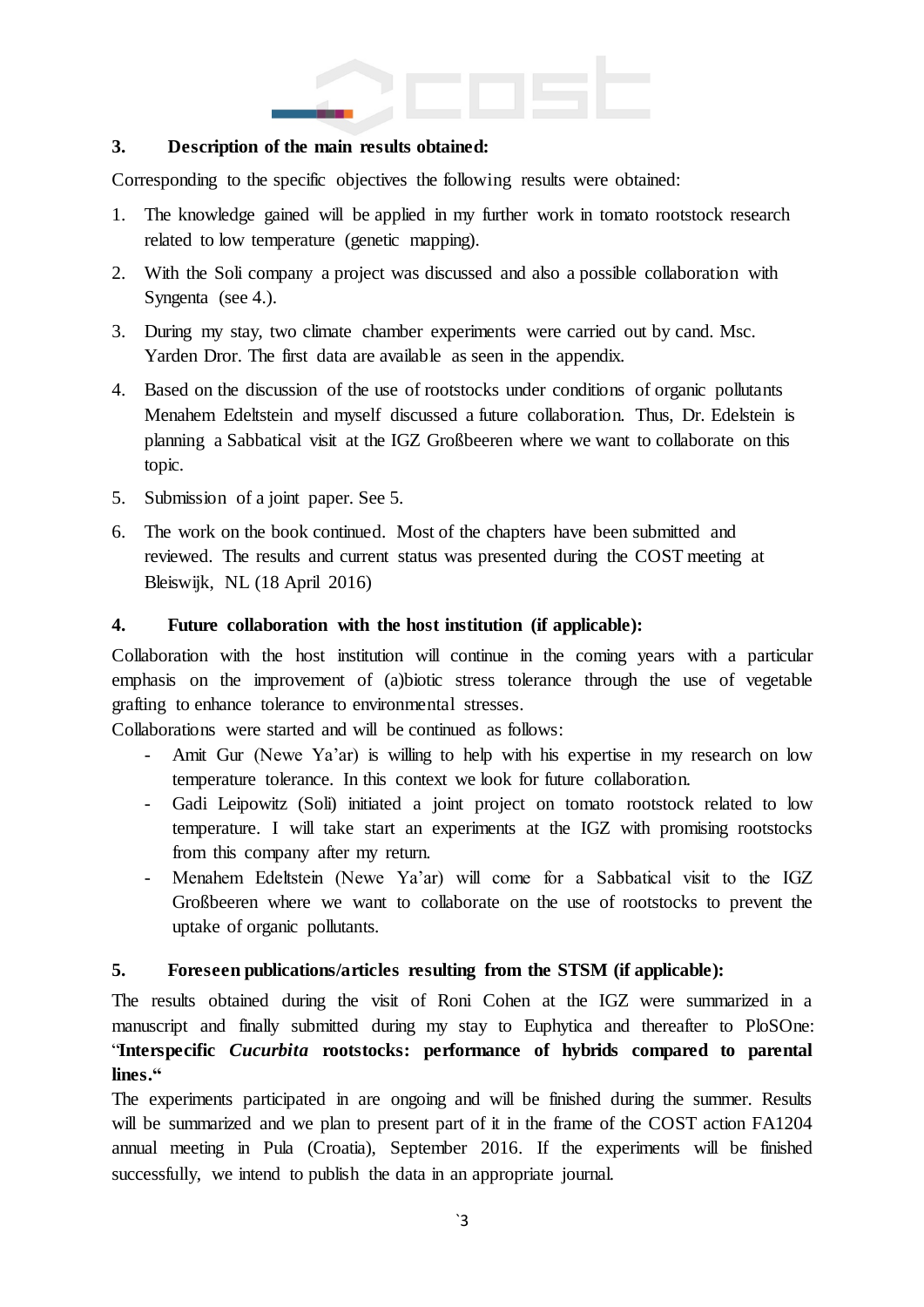

**6. Confirmation by the host institution of the successful execution of the STSM:**

This is to certify, that the STSM applicant, Dietmar Schwarz has worked properly on the plan he presented. Schwarz participated actively in the planning and discussions necessary for accomplishing the experiments and the objectives of the current STSM. He discussed with several specialist of our department their research areas. Moreover, he participated in several research activities of our department and presented two lectures, one at the Research Center at Newe Ya'ar entitled "The future of horticulture in Germany"and the other at the Volcani Center in Bet Dagan entitled: "Benefits and bottlenecks in vegetable grafting".

ben Kri

Dr. Roni Cohen Senior Scientist Newe Ya'ar Reserach Center, ARO Israel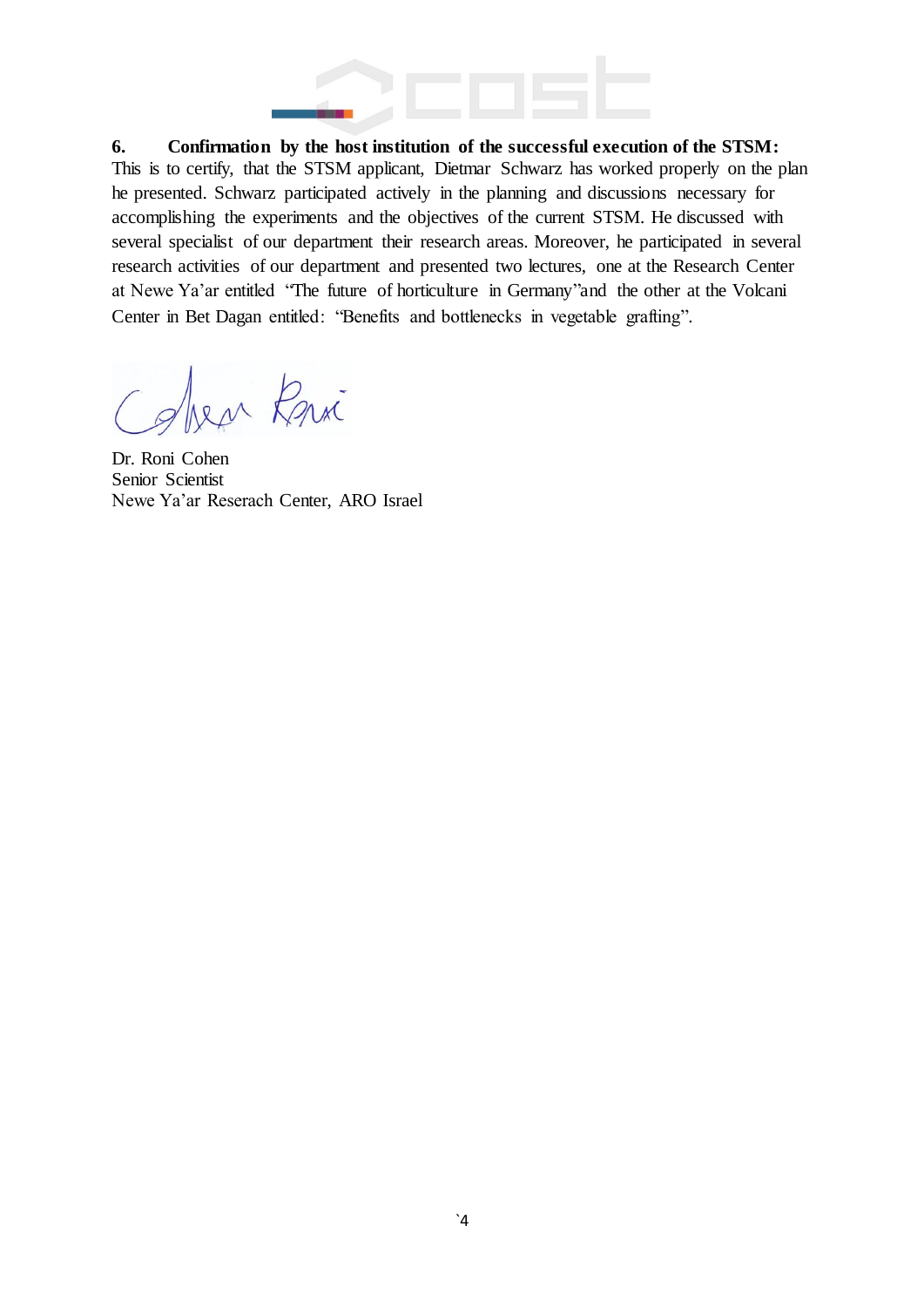

Exp. 1.

Three commercial pumpkin rootstocks ('Gad', 'Shimshon', '53006'), watermelon ('Maxima') and melon ('Ranan') were tested on their growth response to salinity: Five salt treatments (0, 25, 50, 75 and 100 mM NaCl) were applied.